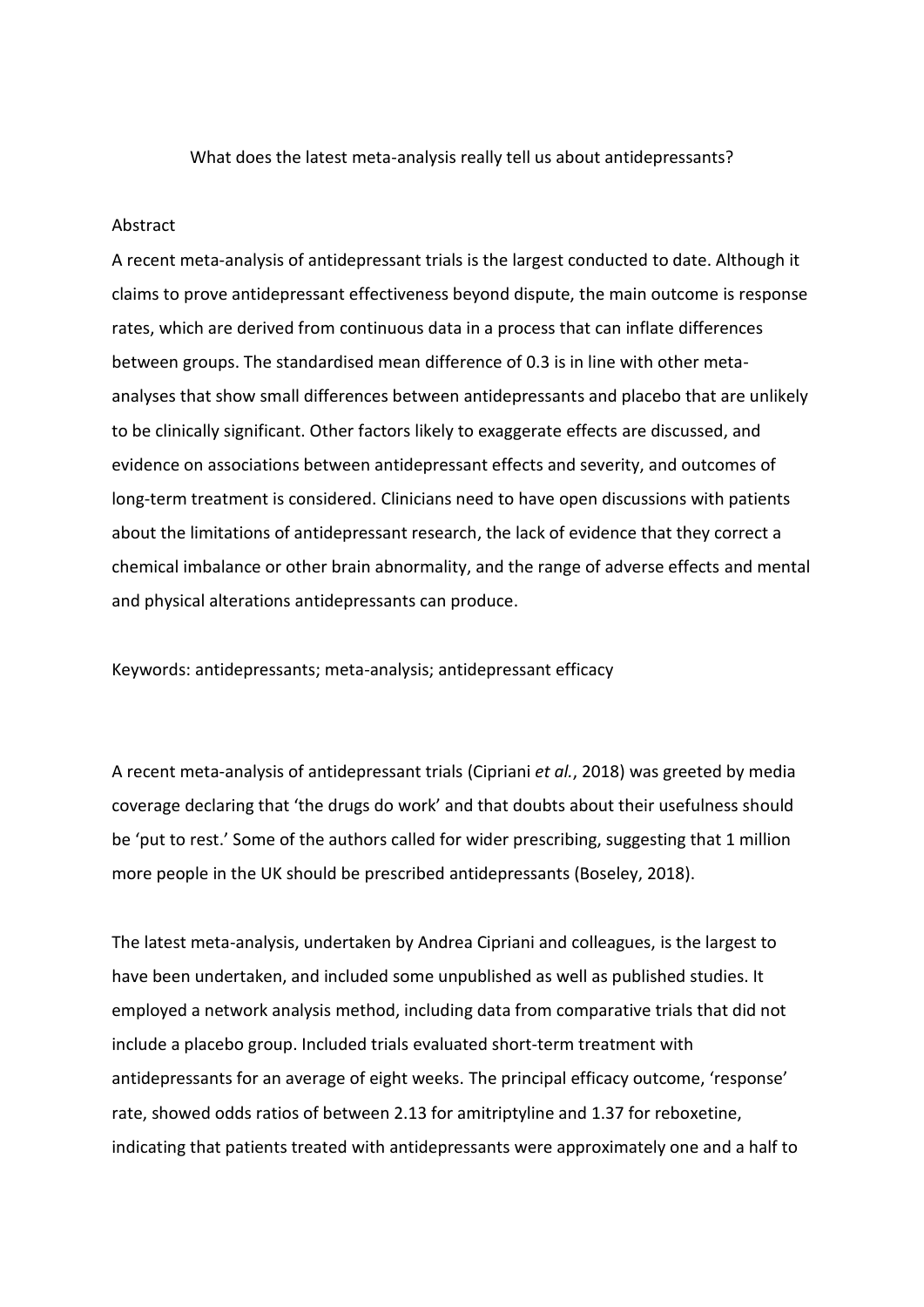two times more likely to show a response than patients treated with a placebo (Cipriani *et al.*, 2018).

'Response' is an artificial category, however. It is arbitrarily constructed out of scores on depression rating scales, such as the Hamilton Rating Scale for Depression (HRSD), which is the data that is actually collected from participants. The assumption that a 50% decrease in scores (the usual definition of response) represents a clinically meaningful improvement has not been validated. Moreover, categorising data can inflate small differences in raw scores, especially if the cut-off is close to the mean score, which it frequently is (Kirsch & Moncrieff, 2007).

The Standardised Mean Difference for the difference in rating scale scores in the Cipriani et al (2018) meta-analysis was 0.3, which is comparable with several other meta-analyses conducted over the last two decades. These show that SMDs of around 0.3 translate into differences in HRSD scores of around 2 points (Kirsch *et al.*, 2002), which is unlikely to be clinically relevant. Research comparing HRSD scores with scores on the Clinical Global Impressions (CGI) scale suggest that such a difference would not even be noticed, with a difference of at least 8 points being required to register as 'mild improvement' (Moncrieff & Kirsch, 2015).

However, even these small differences are easily accounted for by the fact that antidepressants produce more or less subtle mental and physical alterations (e.g. nausea, dry mouth, dizziness, drowsiness and emotional blunting) irrespective of whether or not they treat depression. These alterations enable participants to guess whether they have been allocated to antidepressant or placebo better than would be expected by chance. Participants receiving the active drugs may therefore experience amplified placebo effects. This may explain why antidepressants that cause the most noticeable alterations, such as amitriptyline, appeared to be the most effective in the Cipriani et al (2018) meta-analysis. Another problem is that antidepressant trials often include people who are already on antidepressants, and who are withdrawn from them prior to the trial. Although there is usually a 'placebo washout' period during which participants are withdrawn from previous medication, we know that withdrawal effects can persist for longer than the one to two weeks that such periods usually last. Since trials do not try to identify antidepressant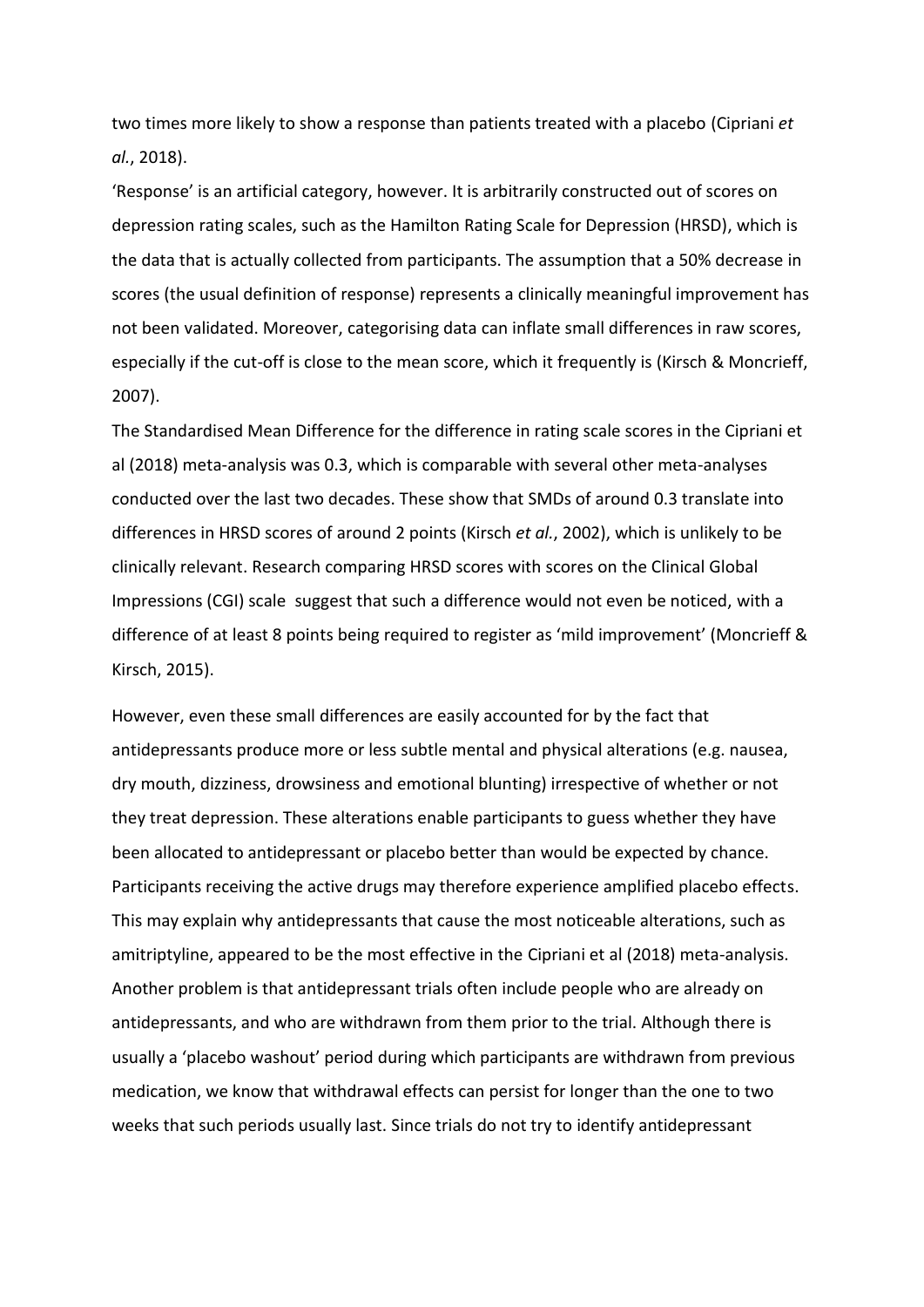withdrawal effects, they may be misclassified as symptoms of depression in people who are subsequently randomised to placebo.

The use of network meta-analysis is also likely to have inflated differences between antidepressants and placebo. People treated with antidepressants in placebo-controlled trials show lower response rates than participants in comparative trials that lack a placebo group, indicating how outcomes are influenced by expectations of receiving active therapy (Sinyor *et al.*, 2010). Therefore network analysis includes data on antidepressants that is collected in more favourable circumstances than the data on placebo.

The Cipriani meta-analysis only looked at data on short-term treatment, whereas in real life people increasingly take antidepressants for years. Few randomised, placebo-controlled trials have investigated long-term effects. In the large longitudinal STAR-D study, the proportion of people who adhered to recommended treatment, recovered and did not relapse was startlingly low (only 108 out of the 3110 people who satisfied inclusion criteria) (Pigott *et al.*, 2010).

Some evidence indicates that people with more severe depression show greater relative differences between antidepressants and placebo than those with less severe symptoms. However, other studies have not detected an association with severity (Gibbons *et al.*, 2012, Walsh *et al.*, 2002). In one meta-analysis that detected a severity effect, the difference between drug and placebo among those with severe depression was 4 points on the HRSD, which still falls well below the level that would indicate minimal improvement on the CGI (Kirsch *et al.*, 2008).

The recent meta-analysis does not resolve recent debates about the utility of antidepressants, but clinical guidelines continue to recommend them, and many people expect to be offered them. Much of the general public has also been persuaded that depression is caused by a chemical 'imbalance' that antidepressants correct, even though the evidence for this idea was never convincing. Indeed, despite speculation about a number of physiological processes, the mechanism through which antidepressants might affect symptoms of depression remains unknown.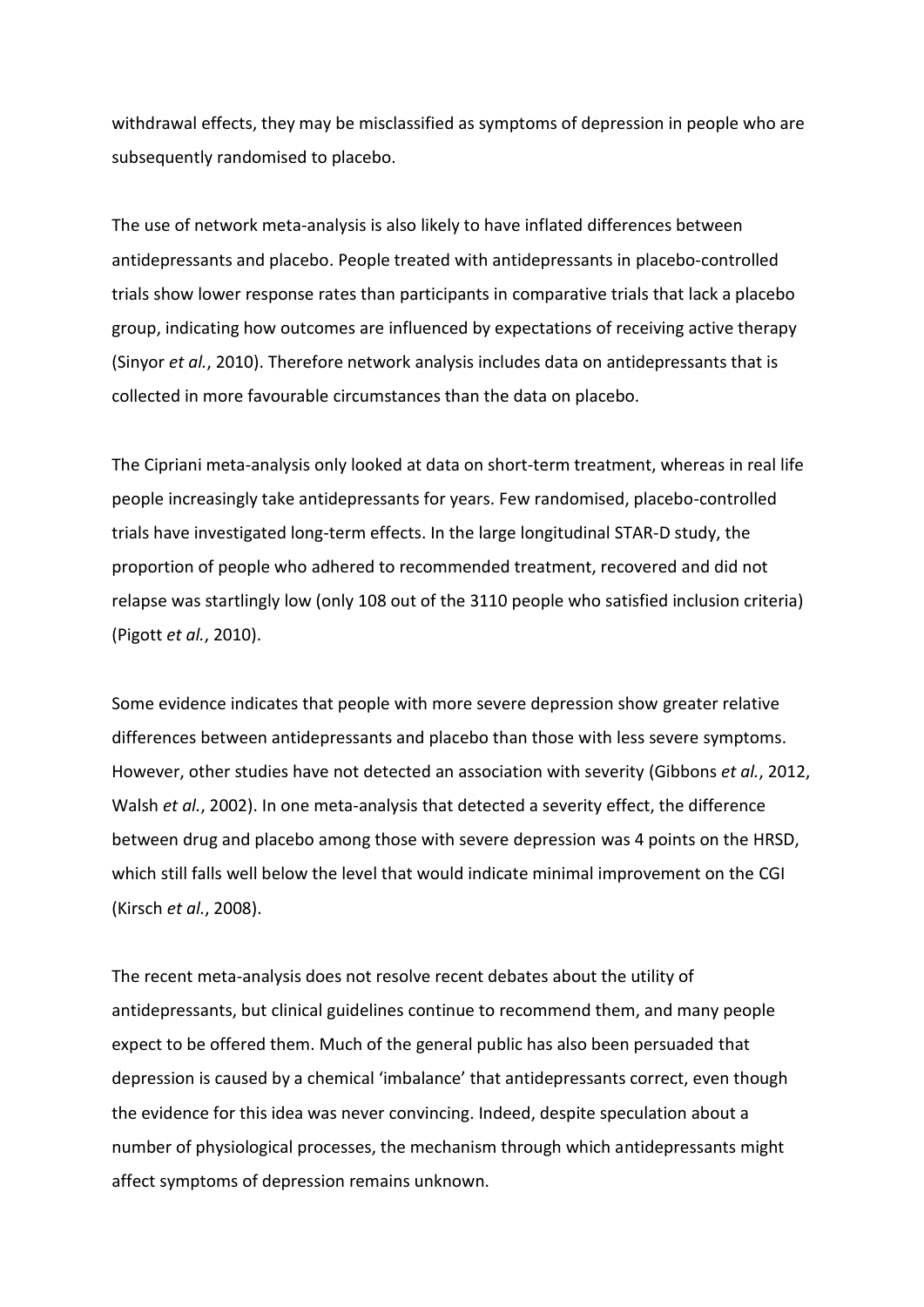Antidepressants are not placebos, however. They are active drugs that produce a range of physical and mental alterations. Some of the alterations they produce, such as the sedation induced by tricyclics, or the emotional blunting associated with SSRIs, may plausibly be useful for various psychological symptoms. However, the evidence reviewed above suggests the utility of these effects for the treatment of depression specifically is minimal. Moreover, some alterations are harmful or unpleasant, such as sexual dysfunction, which in some cases seems to persist after discontinuation of the drug (Farnsworth & Dinsmore, 2009) and agitation, suicidal and aggressive behaviour which can occur among younger users in particular (Sharma *et al.*, 2016). Although serious adverse effects are probably rare, we have little data on the frequency or mechanisms of such effects, or how to treat them.

Patients and clinicians need to consider all these factors if they are to make informed decisions about whether to use antidepressants or not. In particular, clinicians need to discuss the limitations of research on the efficacy and effectiveness of antidepressants, the lack of support for the idea that antidepressants correct a chemical imbalance or other brain abnormality and the range of adverse effects and mental and physical alterations that antidepressants can produce.

Funding: the research received no specific grant form any funding agency, commercial or not for profit sectors.

Conflicts of interest: the author has no financial conflict of interests. She is co-chair person of the Critical Psychiatry Network, an international group of psychiatrists who challenge the dominance of the biomedical approach in psychiatry.

Ethical standard: the authors assert that all procedures relating to this work comply with the standards of the relevant national and international committees on human experimentation and with the Helsinki Declaration of 1975 as revised in 2008.